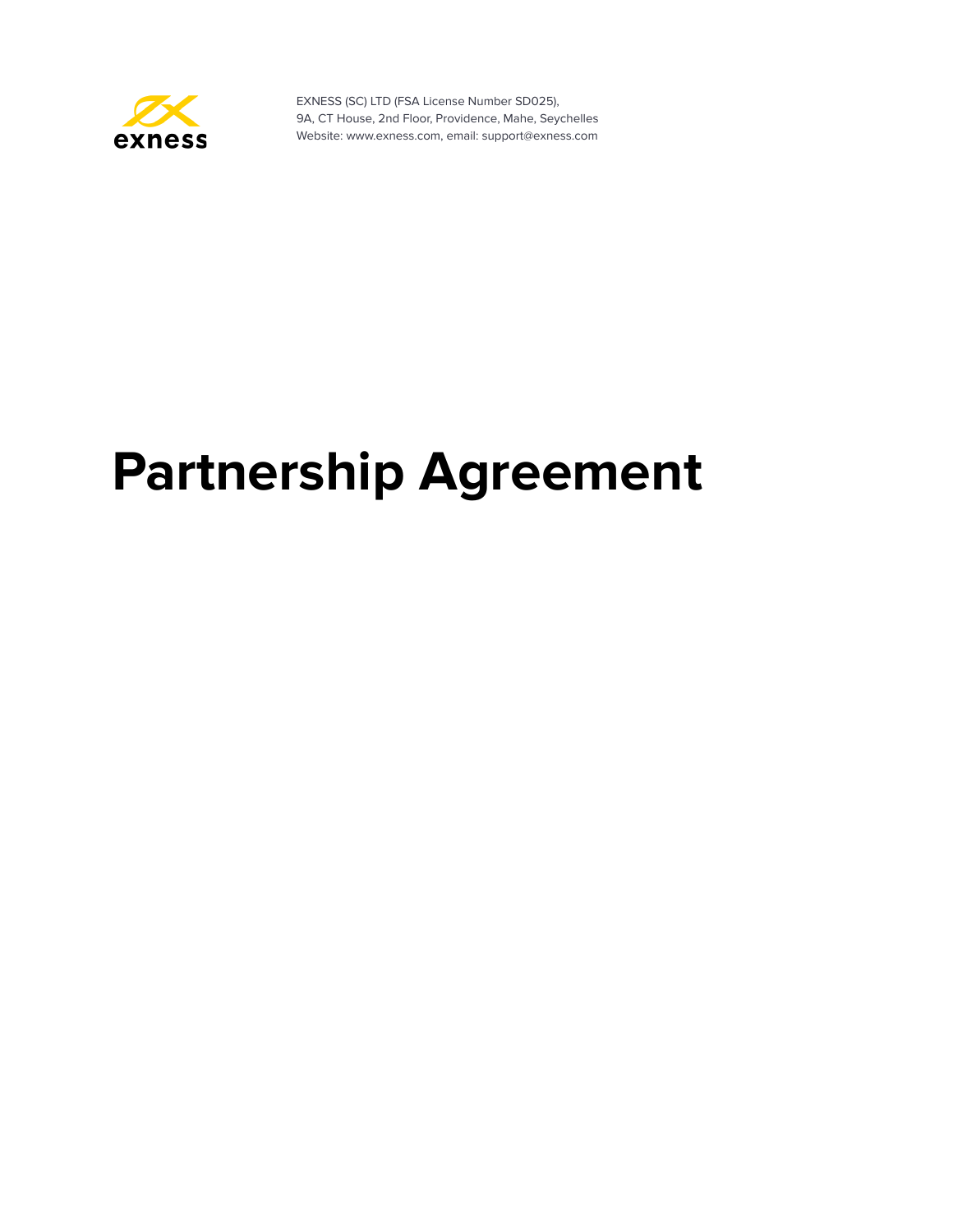

- 1. General [Provisions](#page-2-0)
- 2. [Definitions](#page-2-1)
- 3. Partners' Rights and [Obligations](#page-3-0)
- 4. Company's Rights and [Obligations](#page-5-0)
- 5. Payment of Partner [Commission](#page-6-0)
- 6. The Use of [Promotional](#page-8-0) Material
- 7. Promotion [Restrictions](#page-8-1)
- 8. [Protection](#page-10-0) Of Personal Data
- 9. [Confidentiality](#page-11-0)
- 10. Restrictions, [Amendments](#page-11-1) and Termination
- 11. [Indemnity](#page-12-0)
- 12. Client [Complaints](#page-13-0)
- 13. [Notices](#page-13-1)
- 14. Entire [Agreement](#page-13-2)
- 15. Partner's [Representations](#page-13-3) and Warranties
- 16. [Severability](#page-14-0)
- 17. [Assignment](#page-14-1)
- 18. No [Waiver](#page-15-0)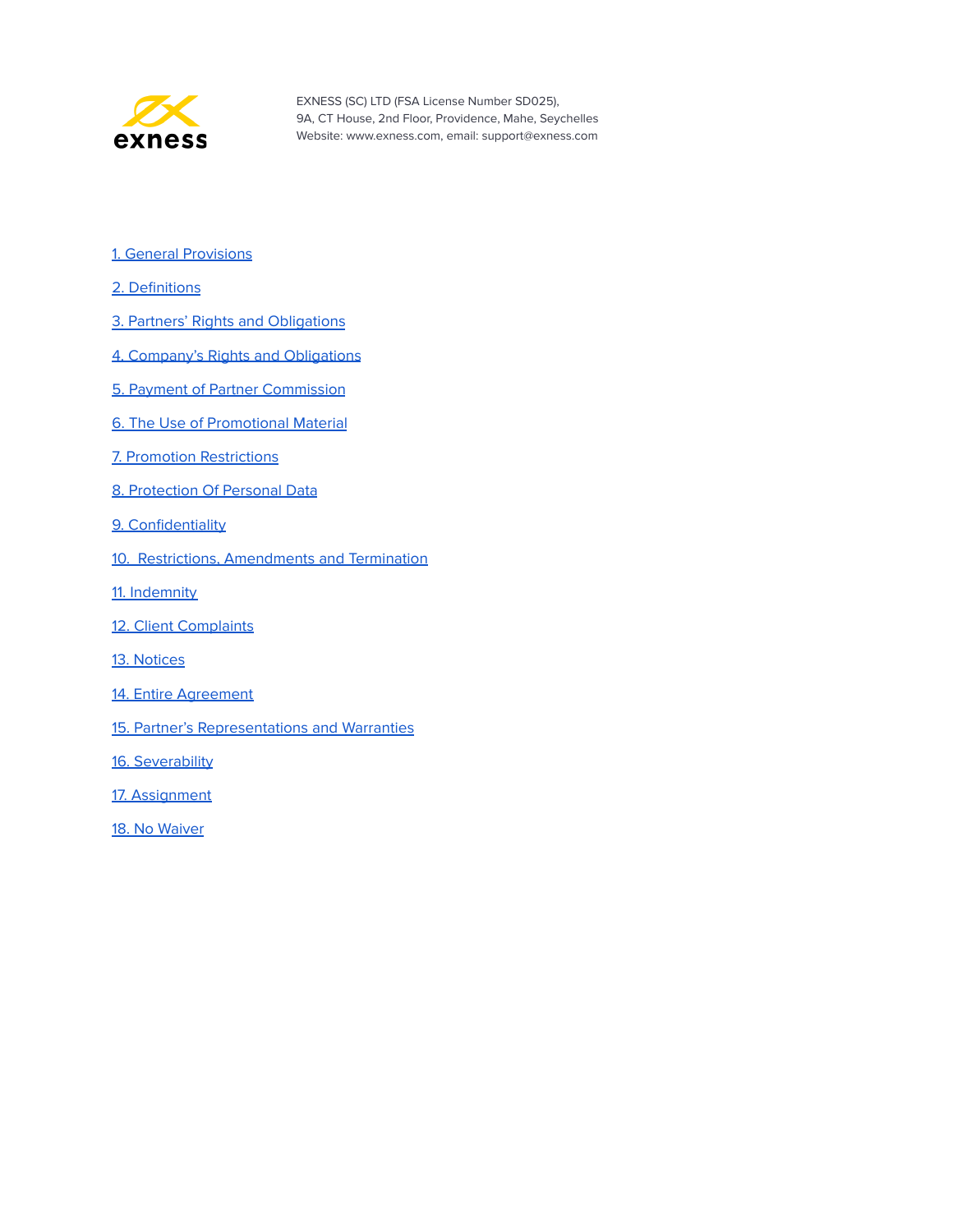

#### <span id="page-2-0"></span>**1. General Provisions**

**1.1** This Partnership Agreement ("Agreement") shall define the conditions and procedures for cooperation between Partners, Introducing Brokers ("Partner(s)") and Exness (SC) Ltd ("Company").

#### <span id="page-2-1"></span>**2. Definitions**

**Account:** the unique trading account assigned by the Company to any Client completing the account opening application procedure and approved by the Company.

**Affiliated Entities ("Affiliates")**: with respect to the Company shall mean any entity which, directly or indirectly, controls, is controlled by, or is under common control with the Company. The Company may publish to the Site(s) the details of its Affiliated Entities which are providing services in relation to any trading in financial instruments and to which the Partner may introduce clients to.

**Agreement:** the present Partnership Agreement.

**Client:** any physical person or entity with whom the Company or any of its Affiliated Entities concluded a Client Agreement.

**Client Agreement:** an agreement between the Company or any of its Affiliated Entities and the Client for the provision of services in relation to any trading in financial instruments offered by the Company or any of its Affiliated Entities.

**Company:** Exness (SC) Ltd, a company authorised by the Financial Services Authority of Seychelles with Dealer's License Number SD025.

**Introduced Client:** any physical person or entity who has been introduced by the Partner to the Company and/or to any of its Affiliated Entities through a Partner Link and with whom the Company and/or any of its Affiliated Entities concluded a Client Agreement.

**Non–Active Introduced Client:** any Introduced Client that has no activity (trading or deposit in all of his/her Accounts with the Company or any of its Affiliated Entities) in his/her Personal Area with the Company or its Affiliated Entities for a period of 90 (ninety) days.

**Partner:** a physical person or entity approved by the Company to introduce Prospective Clients to the Company and/or to its Affiliated Entities under the terms and conditions of this Agreement.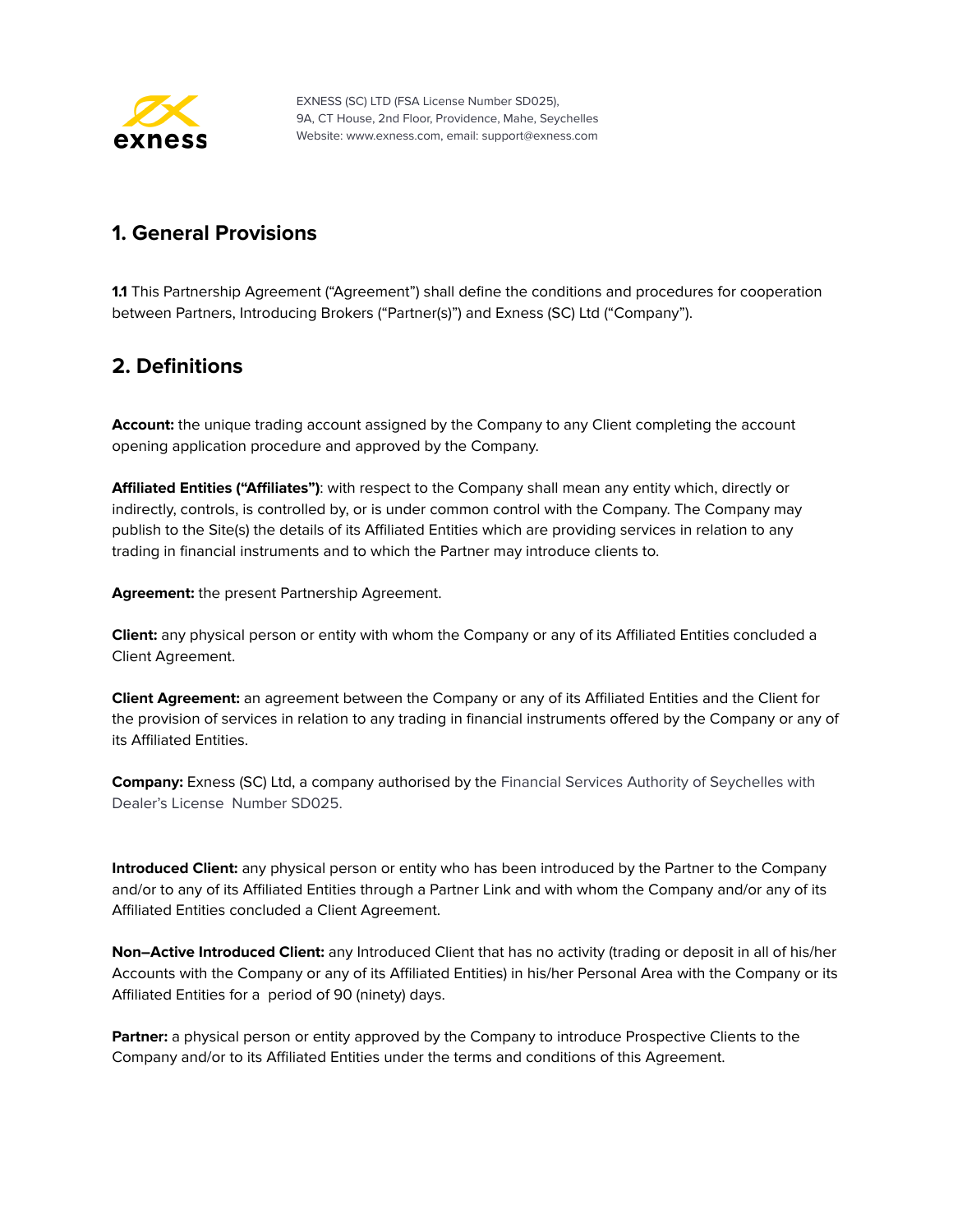

**Partner Account(s):** the unique account assigned by the Company to any Partner for the purpose of receiving the Partner Commission.

**Partner Link:** the unique link provided by the Company to the Partner for identifying the Partner activities and the Clients introduced to the Company and/or to its Affiliated Entities by the Partner.

**Partner Site:** the websites and social media sites operated and/or owned by the Partner for the purpose of introducing Prospective Clients to the Companyand/or to its Affiliated Entities.

**Partner Commission:** the amount payable to the Partner subject to term 5 of the present Agreement.

**Personal Area:** the Client's personal space on the Company's or its Affiliated Entities Site(s).

**Promotional Material:** any material provided by the Company and/or its Affiliated Entities to the Partner and used by the Partner in order to promote any activity related to the Company and/or to its Affiliated Entities or the Site(s) for the purpose of this Agreement, including but not limited to logos, banners, promo links etc.

**Prospective Client:** any physical person or entity who has been introduced by the Partner to the Company and/or to its Affiliated Entities prior to the conclusion of a Client Agreement with the Company and/or with its Affiliated Entities.

**Site(s):** without limitation shall mean the websites [www.exness.com](http://www.exness.com) and [www.exnessaffiliates.com](http://www.exnessaffiliates.com) that will be used by the Company to communicate to the Partner from time to time or any such other website or sub-domain as Company may maintain from time to time and communicated to the Partner.

**Subpartner**: any physical person or entity who has been introduced by the Partner to the Company and/or to any of its Affiliated Entities through a Partner Link, and with whom the Company and/or its Affiliated Entities concluded a Partnership Agreement.

#### <span id="page-3-0"></span>**3. Partners' Rights and Obligations**

**3.1** In order for any physical person or entity to become a Partner, such applicant must complete the relevant application procedure. It is up to the Company's discretion to accept or reject any applicant as a Partner or request additional information and/or documentation from the applicant for further review by the Company.

**3.2** Upon approval of a Partner application and by acceptance of the present Agreement, the Company grants to the Partner a non-exclusive, non–transferable right to direct Prospective Clients to the Site and/or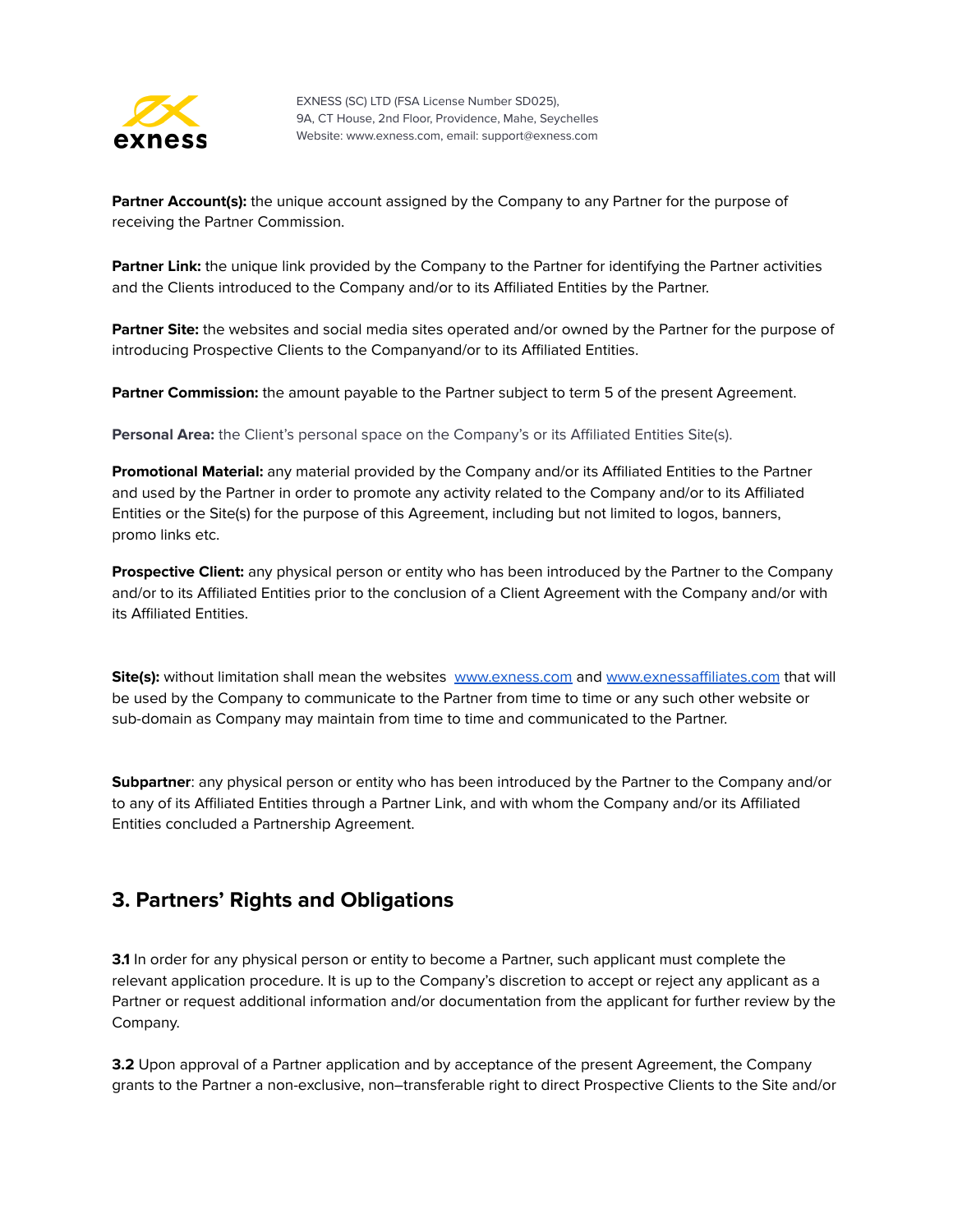

to its Affiliated Entities Sites, if different, subject to the terms and conditions of this Agreement, and the Company will provide the Partner with a Partner Link linked to the Site(s).

**3.3** The Partner gives the Company the non-exclusive, non-transferable right to use the Partner's name and/or trademark for free for the duration of this Agreement so that the Company may fulfill its obligations under this Agreement.

**3.4** The Partner undertakes the following:

- A. To act in good faith and not make any false and/or misleading representations or statements in relation to the Company and/or its Affiliated Entities or the services provided by the Company and/or its Affiliated Entities that the Partner knows or ought reasonably to know are likely to prejudice or to bring into disrepute in any manner the Company's and/or its Affiliated Entities business or reputation or that of any of the Company's and/or Affiliated Entities' associates;
- B. To cooperate with the Company to review complaints by Clients introduced by the Partner;
- C. To cooperate with the Company and promptly submit any documentation and/or evidence required by the Company in relation to the dealings of the Partner with the Clients, involving the Company in any way whatsoever;
- D. Not knowingly do or commit (or permit to be done or committed) any act, matter or thing that the Partner knows or ought reasonably to know is likely to put the Company in breach of any of the provisions of the Client Agreement between the Company and/or its Affiliated Entities and the Clients or the provisions of existing legislation;
- E. To cooperate with the Company and promptly submit any information and/or documentation required by the Company;
- F. To perform his/her obligations under this Agreement and otherwise conduct his/her business and affairs in accordance with such professional and ethical standards as are widely regarded as being best practice and in accordance with any applicable laws or regulations. The Partner shall not take any steps which would cause the Company and/or its Affiliated Entities to fail to observe the standard of behavior reasonably expected of persons in the Company's and/or of its Affiliated Entitiesposition and will comply with all applicable laws and rules and requirements applicable to the Partner or the Company and/or its Affiliated Entity and disclose to the Company promptly any complaint, regulatory investigation, or disciplinary action or any other development that may have a material impact on the Partner's ability to provide the services hereunder in accordance with provisions of existing legislation;
- G. To provide the Company with all necessary information and documents about services rendered under this Agreement;
- H. To notify the Company immediately of any actual or potential contravention of any such legal or regulatory requirements and the Company is entitled to assume that any necessary authorisation, license and/or consent remains in effect until the Partner notifies the Company otherwise;
- I. To notify the Company immediately if any actual or proposed judgment, order, or disciplinary sanction is imposed upon or entered against the Partner or any other action or claim is taken against him/her (including without limitation any pending litigation), in relation to his/her activities under the provisions of existing legislation which has, or may have, in the Company's reasonable opinion, a material adverse effect on the Company's and/or on its Affiliated Entities reputation or financial standing;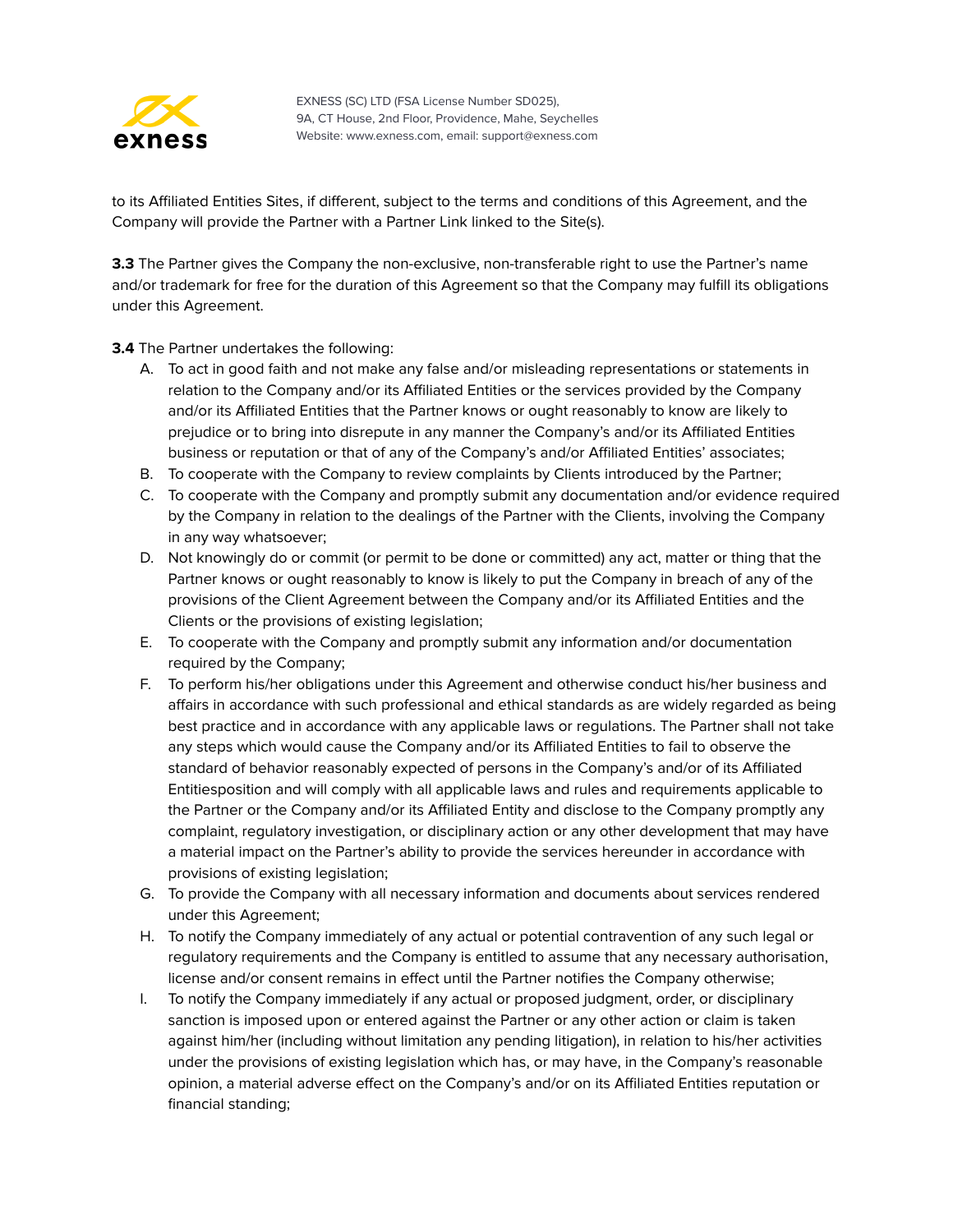

J. To indemnify the Company against any loss or liability suffered by the Company and/or its Affiliated Entities as a result of the contravention of any legal or regulatory requirements on the part of the Partner or as a result of or related to the actions of the Partner during and after the Termination of the Agreement.

#### **3.5** The Partner **shall not**:

- A. Contact or interact in any way with Prospective Clients and/or Introduced Clients unless the prior specific consent of the Company is given;
- B. Accept money from Prospective Clients and/or Introduced Clients on behalf of or for the benefit of the Company and/or of its Affiliated Entities or trade on behalf of Introduced Clients;
- C. Make changes to any documents including the Company's and/or its Affiliated Entities legal documents and/or any Promotional Material;
- D. Make any representation or warranty concerning the Company and/or its Affiliated Entities except as authorised by the Company;
- E. In his/her capacity as Partner, incur any liability on behalf of the Company and/or to its Affiliated Entities or in any way pledge or offer credit on behalf of the Company and/or on behalf of its Affiliated Entities or accept or enter into any contract binding upon the Company and/or of its Affiliated Entities.

**3.6** The Partner agrees that in the event of a request by an Introduced Client to be unlinked from a specific Partner the Company and/or its Affiliated Entities shall comply with such request and cease paying any Commission to the Partner in relation to the Introduced Client.

#### <span id="page-5-0"></span>**4. Company's Rights and Obligations**

**4.1** The Company and/or its Affiliated Entities retain the right to refuse registration as a Client to any Prospective Client introduced by the Partner.

**4.2** The Company and/or its Affiliated Entities shall be the sole and exclusive proprietor of any personal data disclosed and/or related to the Introduced Clients.

**4.3** The Company has the right to cancel the payment of a Partner Commission for any Non–Active Introduced Client and terminate the assignment of such a Non–Active Introduced Client with a specific Partner.

**4.4** The Company and/or its Affiliated Entities have the right to monitor the Partner's Site and request the Partner to make amendments as deemed necessary and the Partner is obliged to comply with such amendments.

**4.5** The Company undertakes to:

A. Fulfill its obligations under this Agreement in good faith;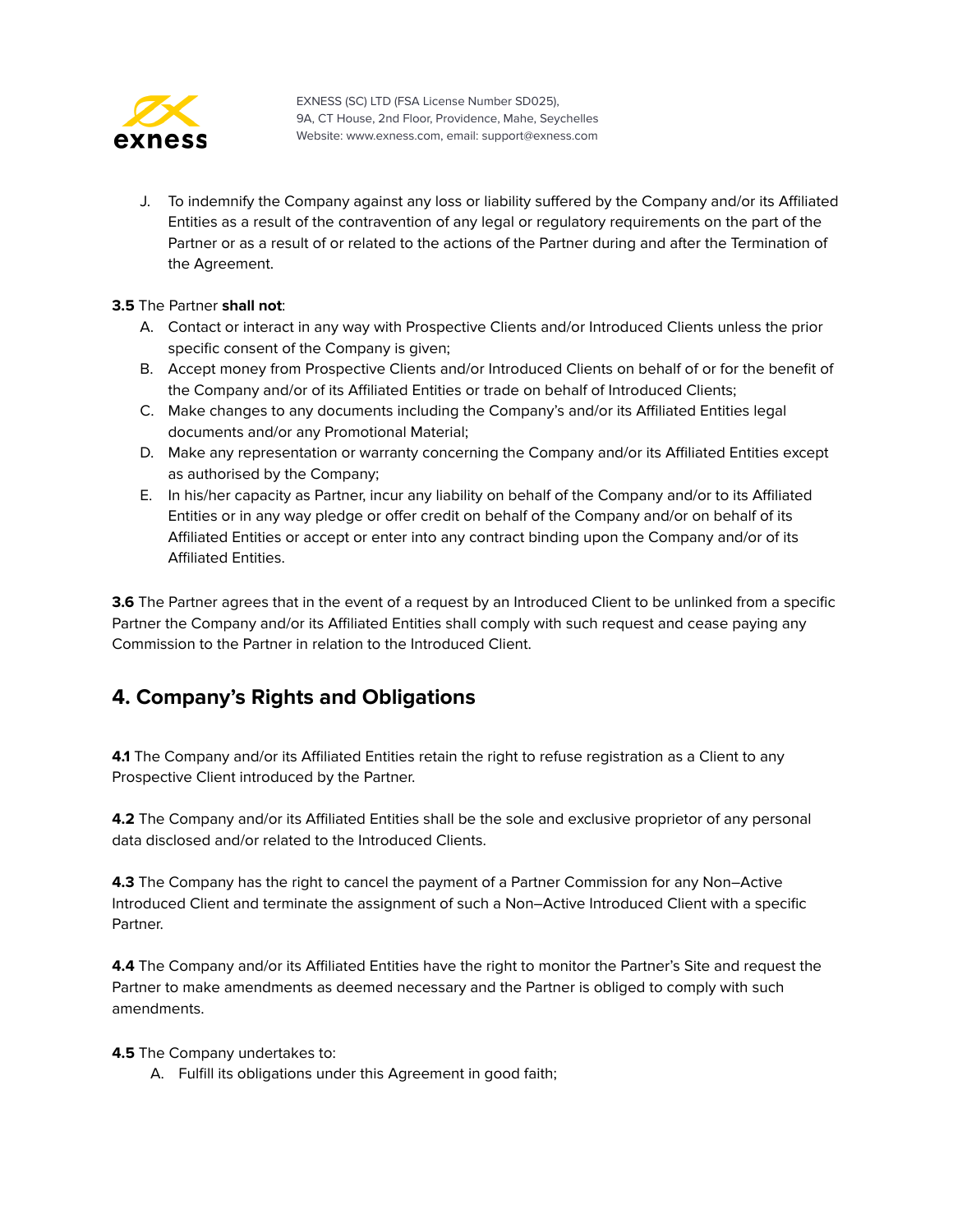

- B. Save information about all Introduced Client transactions, for such period as may be reasonably required for the purposes of this Agreement;
- C. Pay Partner Commission for Introduced Clients, except in the following circumstances:
	- a. When the Client and the Partner are the same person/entity;
	- b. When the Partner acts in breach of the terms of this Agreement.;
	- c. When one of the reasons mentioned in term 5.8 below prevails.

#### <span id="page-6-0"></span>**5. Payment of Partner Commission**

**5.1** For the services rendered under this Agreement, the Partner shall be compensated for each trading transaction (excluding any credit/bonus generated amount) performed by the Introduced Client assigned to the Partner.

**5.2** The Partner Commission will be calculated for all closed transactions within a 24-hour period and will be available for withdrawal on a daily basis.

**5.3** The Partner Commission from trading transactions of Introduced Clients is calculated as follows:

● Currency pairs under the Standard Cent account with the suffix -c (group of instruments: Forex\_pairs)

Partner Commission = Reward size x Spread in pips x Pip value in USD

● Currency pairs under the Standard account with the suffix -m (groups of instruments: Forex\_group, Crypto\_group, Energies\_group, Indices\_group, Stocks\_group)

Partner Commission = Reward size x Spread in pips x Pip value in USD

● Currency pairs under the Pro account (group of instruments: Forex, Crypto, Energies, Indices, Stocks)

Partner Commission = 17% x Spread in pips x Pip value in USD

- Currency pairs under Raw and Zero account types (group of instruments Forex, Energies, Crypto, Indices, Stocks)
- Partner Commission = number of lots x fixed commission size USD
	- Currency pairs under Standard Plus account (group of instruments Forex, Energies, Crypto, Indices, Stocks)

Partner Commission = number of lots x fixed commission size USD

**5.4** In the case that any Introduced Client(s) of the Partner trade with credit/bonus, the above calculations should be amended as followed. When calculating credits/bonuses for Introduced Clients, a credit coefficient, calculated as follows, is applied to the Commission due to the Partner: Credit coefficient = (Equity – the Introduced Client's current credit/bonus) / Equity Reward Amount = Partner Commission x Credit coefficient

**5.5** The Partner Commission is paid out for first level Introduced Clients (introduced by Partner), however, the Company may decide on payment to the Partner of Commission for the second level Introduced Clients (introduced by Subpartners). The second level Commission is paid only for the types of financial tools for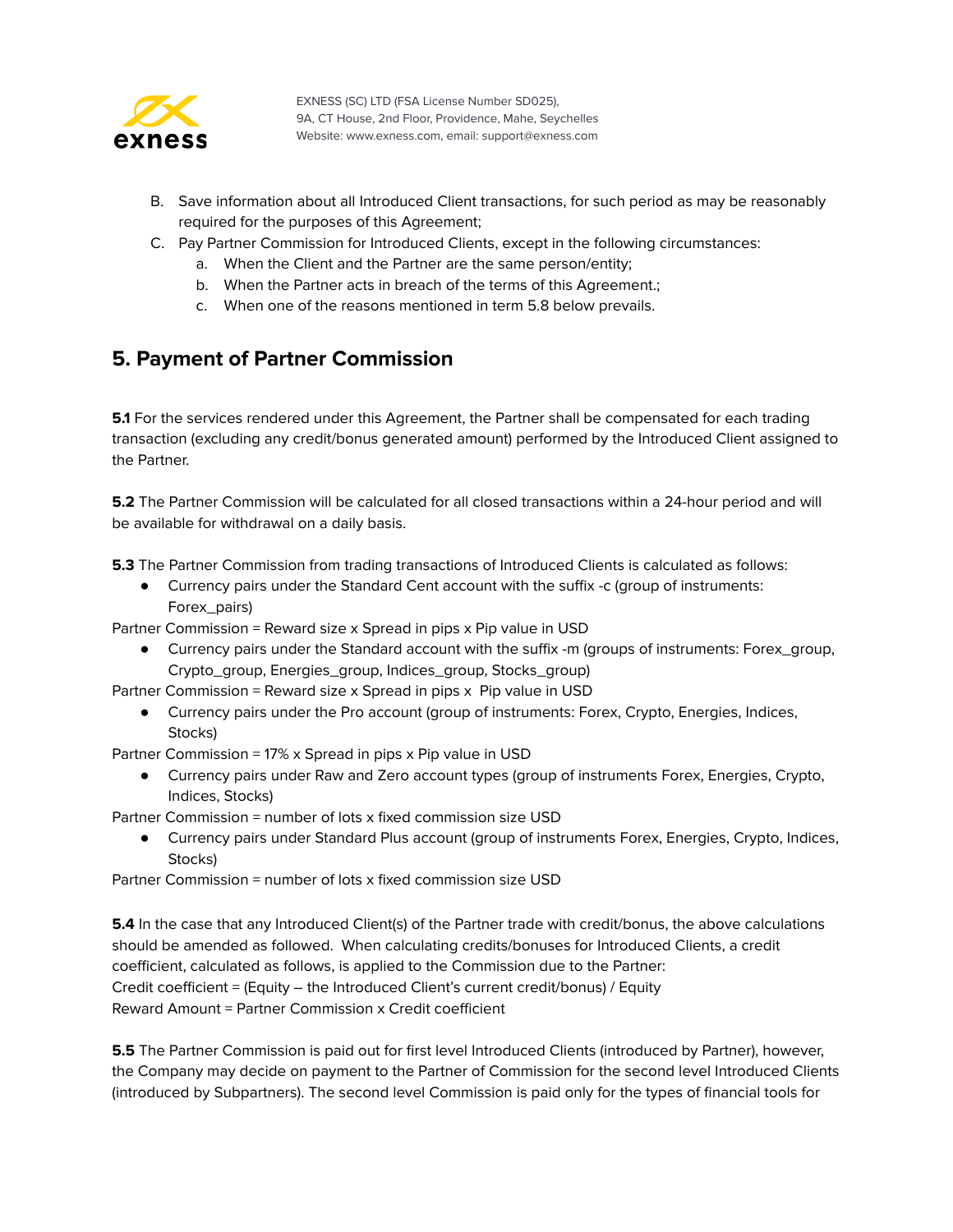

which the Commission is added from the spread, and not from the trading volumes or as the interest rate for the transaction levied by the Company, unless otherwise determined by the Company in its sole discretion.

**5.6** The Company retains the right to reduce the Partner Commission in the event that the cost of hedging risks associated with one or more Introduced Clients' transactions increases.

**5.7** If there is reasonable suspicion by the Company that auto-referral activity (that is when the Partner gets Commission from trading operations carried out on Accounts by direct or circumstantial evidence controlled by the Partner; this includes, but is not limited to, use by the Partner and the signed Client of at least two identical IP addresses) is performed by the Partner, the Partner Сommission size can be decreased by the Company down to 0%.

**5.8** Payment of Partner Commission will be delayed or not be paid or annulled/cancelled or suspended in the following circumstances:

- A. If the Partner Account or any other Account managed or controlled by the Partner or any of the Introduced Clients assigned to the Partner is considered by the Company suspicious;
- B. If the Company determines that the Partner Commission is derived from activity related, directly or indirectly, to fraudulent or illegal or deceptive practices;
- C. The Introduced Client performs actions in bad faith for generating Partner Commission;
- D. If the Partner Account, any Account maintained in the name of the Partner or attracted Introduced Client Account is blocked or placed in the archive in a manner required by sections of this Agreement or the "Temporary Block of the Client Account" and "Inactive and Dormant Client Accounts" of the Client agreement and General Business Terms between the Company and the Client if applicable. The provisions of this clause are applicable to the full period of archiving and/or blocking of Partner Account or any Account maintained in the name of the Partner or Introduced Client linked to the Partner;
- E. When the rate amount to be paid is less than 0.01 of unit of currency of the Partner Account;
- F. The results of the Introduced Client transactions are canceled because they were executed at non-market quotations;
- G. When the Introduced Client's Account balance consists of only credits/bonuses;
- H. If the Partner Commision derived from Introduced Clients via Facebook or Instagram paid advertising.

**5.9** When the restrictions are removed from an Introduced Client's Account, the Partner Commission payments to the Partner shall resume.

**5.10** The percentages and methods of calculation of the Partner Commission may be amended from time to time by the Company and the current at the time percentages and methods of calculation shall be available in the "Reports" section of the Sites and deemed to have effect from the date that same are posted, in relation to subsequent transactions.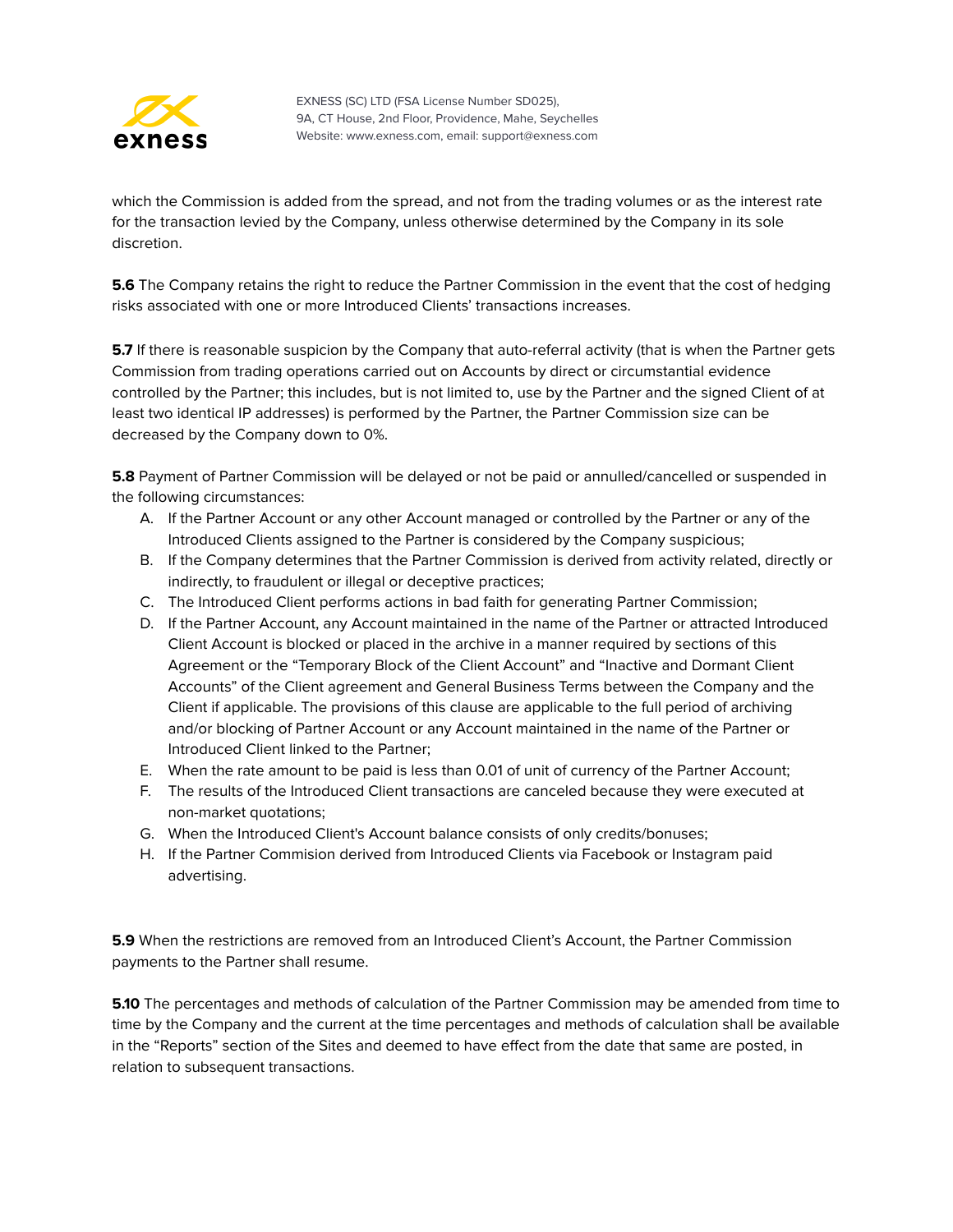

**5.11** The Partner Commission shall be paid to the Partner Account. Any other manner to pay the Partner Commission must be approved by the Company.

**5.12** The Partner undertakes to pay all tax, money transfer fees, currency conversion fees, and other mandatory payments.

**5.13** The Company and/or its Affiliated Entities have developed a system to calculate and credit back to the Clients part of the Partner Commission received by the Partners ("Autorebates System"). The Autorebates System has tools to calculate and credit part of the Partner Commission back to the corresponding Client's account based on the Partner's instructions and parameters. The Company is responsible for the correct operation of the Autorebates System. Any payments to Clients processed through the Autorebates System are irrevocable and the Company bears no responsibility for any actions processed by the Partners via the Autorebates System. Only a limited number of Partners will have access to the Autorebates System.

#### <span id="page-8-0"></span>**6. The Use of Promotional Material**

6.1 The Partner shall only use Promotional Material provided and approved by the Company in order to provide the services provided by the Agreement. Any other material created by the Partner and used for advertising, including but not limited to creatives, landing pages, domains, emails and more should be submitted to the Company for prior approval before launching.

6.2 Any Promotional Material that is created and/or provided by the Company and used by the Partner is exclusively owned by the Company and shall not be used by the Partner for any purpose outside the scope of the present Agreement unless the prior written consent of the Company is obtained.

#### <span id="page-8-1"></span>**7. Promotion Restrictions**

**7.1** The Company and/or its Affiliated Entities, own worldwide registered and protected trademarks including without limitation "Exness" and the "Exness logo". The Partner acknowledges that he/she is not allowed to register any kind of business that includes the trademarks of the Company and/or its Affiliated Entities.

**7.2** The Company may give the Partner a revocable, non-exclusive, non-transferable, non-assignable, non-sub-licensable right to use and display on the Partner's Site the name, trademark and Promotional Material for free for the duration of this Agreement so that the Partner may fulfill his/her obligations under this Agreement, subject to the following:

A. The Partner shall use the Company's name, trademark and Promotional Material to advertise the services provided by the Company and/or its Affiliated Entities on his/her website solely for the purpose of providing a link from the Partner's Site to the Site and fulfilling his/her obligations under this Agreement;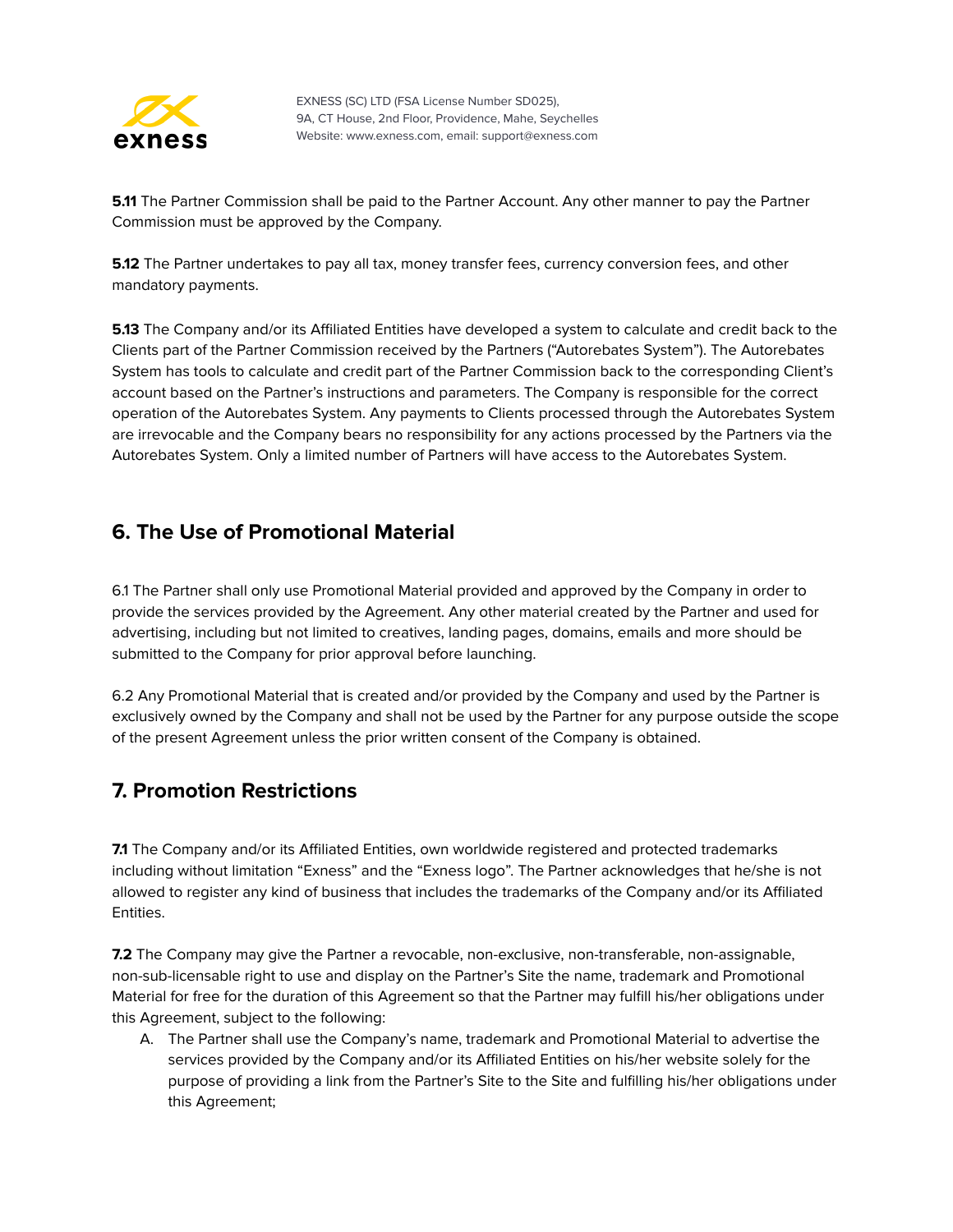

- B. The Partner may not call into question or dispute the Company's right to its name and trademark;
- C. The Partner may not perform any actions that may be considered by the Company as damaging the Company's business reputation, image or trademark;
- D. The Partner undertakes to observe the provisions of any applicable legislation and customary business practices regarding the protection of intellectual property rights and to cooperate with the Company to protect such rights;
- E. The Partner undertakes to inform the Company in writing of all instances known to it in which the Company's right to its name and trademark are disputed or violated.

**7.3** The Partner is not permitted to use the Company's and/or its Affiliated Entities' trademark in any paid search activity, whether this is in ad text, copy or display URLs without prior written approval by the Company and/or its Affiliated Entities.

**7.4** The Partner is not permitted to use the Company's and/or its Affiliated Entities' trademark in their ad-copy paid media to advertise on behalf of the Company without the written approval from the Company and/or its Affiliated Entities.

**7.5** The Partner recognizes that the Company holds all rights to the Company's intellectual property and that all intangible assets related to the Company's and/or its Affiliated Entities' name and trademark and created as a result of the performance of this Agreement or by other means are the property of the Company.

**7.6** The Company may cancel the non-exclusive, non-transferable right to use the Company's and/or its Affiliated Entities' name, trademark and Promotional Material for free at any time, at its absolute discretion and without the need to provide any reasons for such cancellation.

**7.7** The Partner undertakes the following:

- A. to post on the Partner Site specific warnings and disclaimers in relation to the provision of the specific services by the Company and/or its Affiliated Entities;
- B. to add all Company's brand terms as negative keywords in all paid search activities in order to avoid any broad matching issues;
- C. to clearly disclose the relationship between the Partner and the Company, including its Affiliated Entities, if applicable, in any material produced or used by a Partner anywhere, including without limitation blogs, publications and news sites, disclosing both non-financial and financial relationships where applicable.

**7.8** The Partner (and the companies which it controls) shall not, directly or indirectly:

A. Register or use domains, subdomains, keywords, search terms or other identifiers containing the Company's and/or its Affiliated Entities trademark(s) (a part of the Company's name), the Company's trade names, the Company's name or any words or depictions confusingly similar to any of the aforementioned in any language without the Company's prior written consent;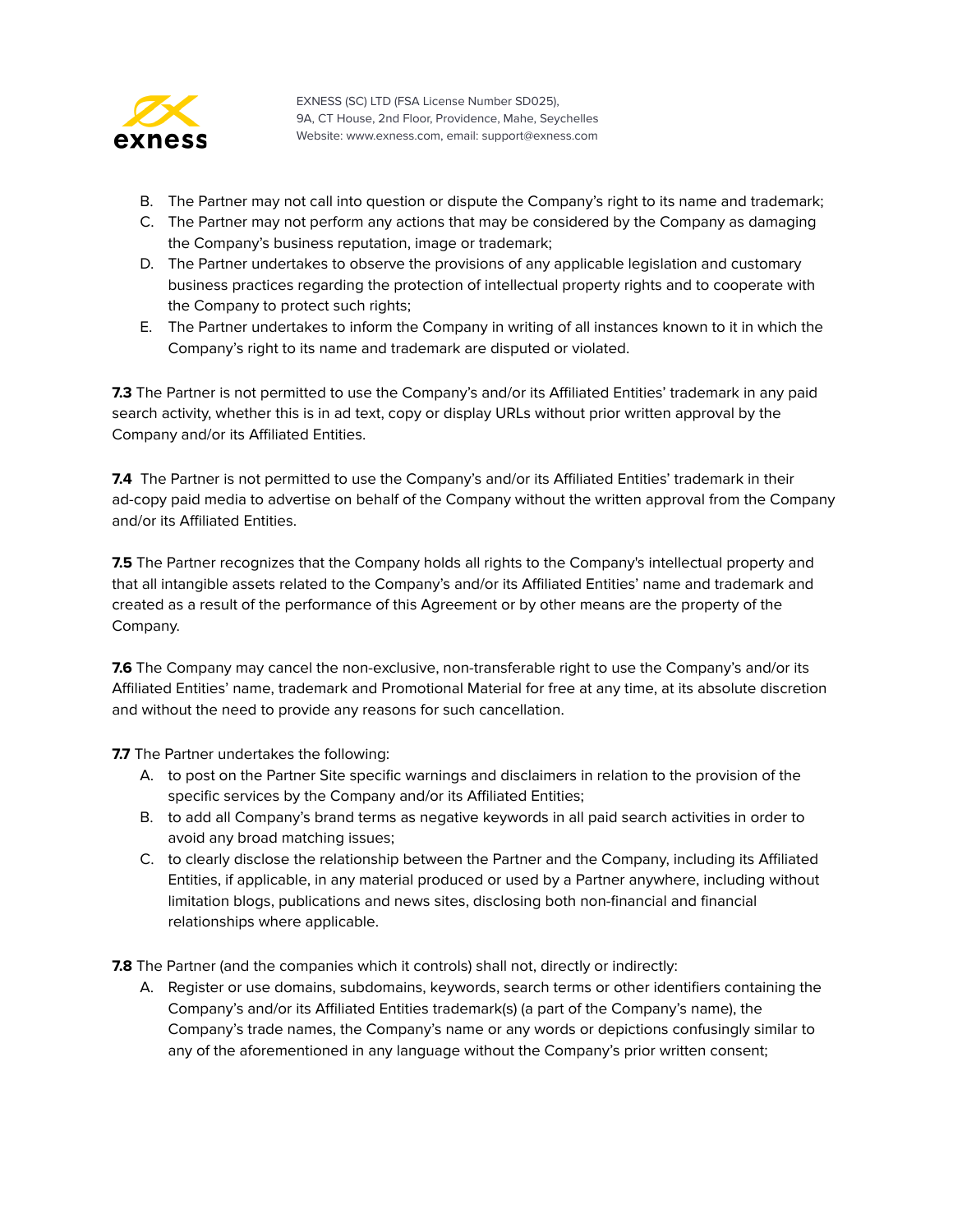

- B. Bid on or purchase internet placement rights for a Similar Domain Name or any part or similarities thereof in any manner in any of its advertising, including but not limited to, internet and web advertising;
- C. Include a Similar Domain Name or any part thereof, or similar variations, translations or misspellings, in the meta tags of any web site code. This includes the meta title, meta keywords or meta description;
- D. Purchase, obtain or use, directly or indirectly, any keywords from Third Party Platforms so as to redirect traffic to the Similar Domain Name;
- E. Purchase a Similar Domain Name or any part thereof, or any variations, translations or misspellings thereof, for use in text links, banner ads, pop-up ads or any other type of ad that could be associated with a keyword campaign;
- F. Use false advertising or in general false and/or fraudulent methods for attracting new Clients online, launching the search engine and leading the search engine users astray, including, but not limited to the use of the Company's website URL with a Partner Link in the contextual advertising systems, knowingly falsely redirecting users to a different website on the Internet;
- G. Send traffic through automatic redirects on a website page;
- H. Use ad fraud, including but not limited to impression/click/conversion/data fraud, and fraudulent traffic sources, including but not limited to botnets/toolbars/click farms/other methods of automated/fraudulent traffic such as automated bots and stuffed cookies;
- I. Use questionable traffic sources including but not limited to parked domains, error pages, juvenile, death & tragedy, sexually suggestive and violent content are not permitted;
- J. Publish advertisement-like information on websites which contain or link to websites that violate the rules of law, ethics, and morality;
- K. Publish advertisements with incorrect information about the services offered or with omissions to the non-disclosure provisions of the risks to the Prospective Client.
- L. Use malicious software with pop-up advertisements or advertisement-like mailings to email addresses without consent to receive said mailings;
- M. Purchase keywords with reference to Exness and/or other misspellings of the name on pay-per-click search engines to drive traffic to Partner's own website;
- N. Purchase trademarks which include the word "Exness" in any language;
- O. Bid or appear on misspells or variations of "Exness" brand searches.

**7.9** The Partner undertakes full responsibility of any legal representation and to pay all relevant fees, costs, expenses and fines in relation to any dispute, claim, action or proceeding relating to the intellectual property rights of the Company and/or its Affiliated Entities arising whatsoever directly or indirectly out of the Partner's activities, negligence, willful default or fraud or breach of any of its obligations under this Agreement.

#### <span id="page-10-0"></span>**8. Protection Of Personal Data**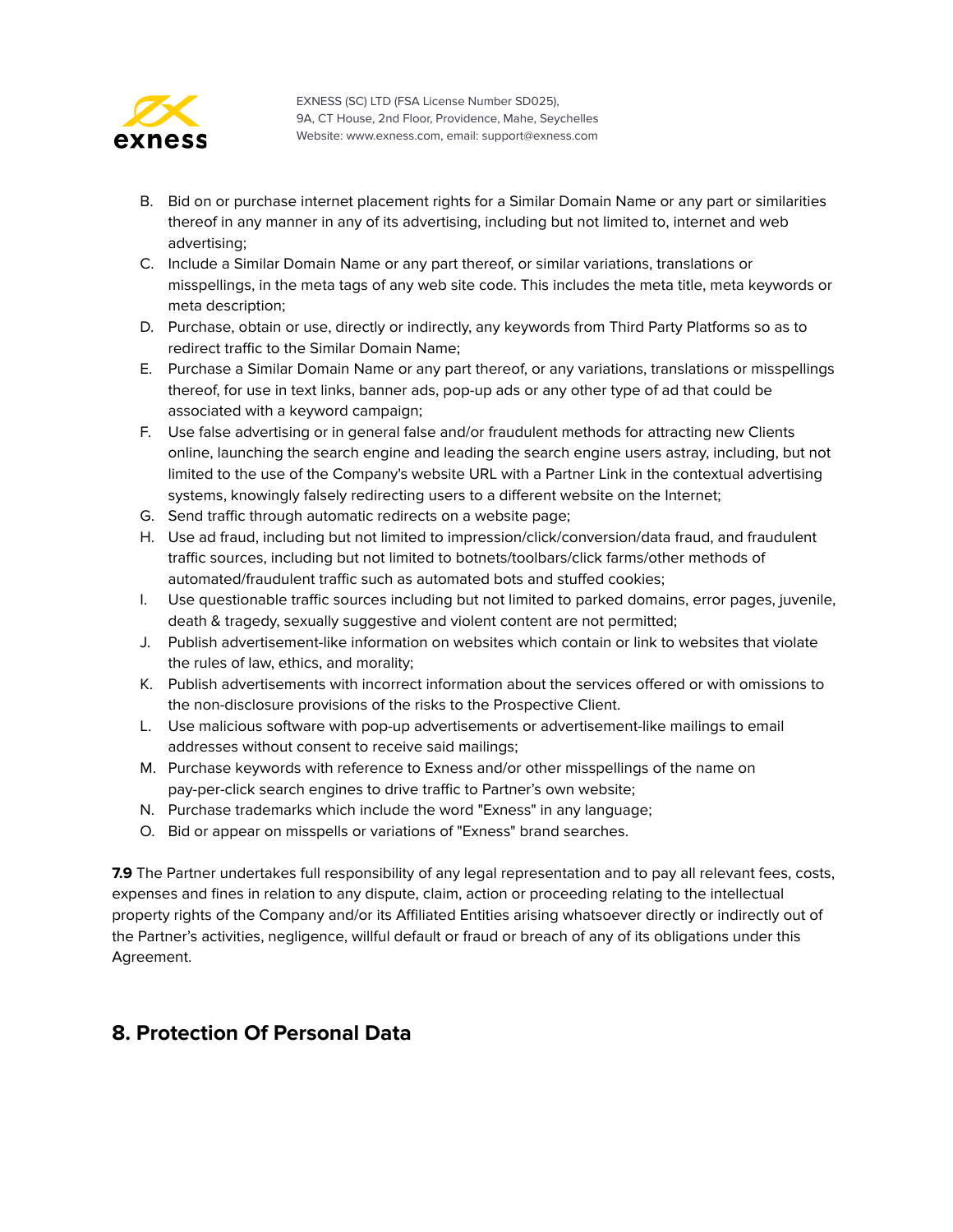

**8.1** The Partner undertakes to observe all provisions of applicable laws and regulations for the protection of personal data for the purpose of fulfilling its obligations under this Agreement.

8.2 The Partner undertakes full responsibility to pay any fines and/or compensate the Company and/or its Affiliated Entities for any losses arising as a result of its violation of the provisions of laws regulating the protection of personal data indemnify and hold harmless the Company and/or its Affiliated Entities including their directors, officers, employees, shareholders and owners against any and all claims, demands, liabilities, losses, damages, judgments, settlements, costs, fines and expenses insofar as such claims, demands, liabilities, losses, damages, judgments, settlements, costs, fines and expenses arise out of the breach of the present Agreement and/or are based on any claim against the Company derived by the Partner's activities, negligence, willful default or fraud or breach of any of its obligations under this Agreement.

#### <span id="page-11-0"></span>**9. Confidentiality**

**9.1** The Parties undertake to hold in confidence all information (both written and oral) that becomes known to the Parties in connection with their performance of this Agreement, both for the duration of the Agreement and after its termination.

**9.2** The Partner shall keep all information relating to the Company and/or its Affiliated Entities and/or their services and or the Introduced Clients strictly confidential and shall not disclose the same to any other person or seek to utilise the same in order to obtain any commercial advantage over the Company and/or its Affiliated Entities for itself or any other person or entity.

**9.3** In the event of the termination of the Partner's status, the Partner shall cease using confidential information which has become known to him or her through the performance of this Agreement and shall return or destroy all such documents or information.

# <span id="page-11-1"></span>**10. Restrictions, Amendments and Termination**

**10.1** The Company at its discretion may put restrictions in the operation of the Partner Accounts for any of the following reasons:

- A. If there is any suspicion that the Partner is involved in any illegal/fraudulent transactions;
- B. If there is a suspicion that the Partner violates any of the conditions of this Agreement or any term of the Client Agreement between the Company and the Partner as a Client or any other documents concluded between the Partner as a Client with the Company.

In the event that the Partner is also a Client of the Company and any of the aforementioned events occur then the Company may also put restrictions in the operation of any of the Accounts in the name of the Partner.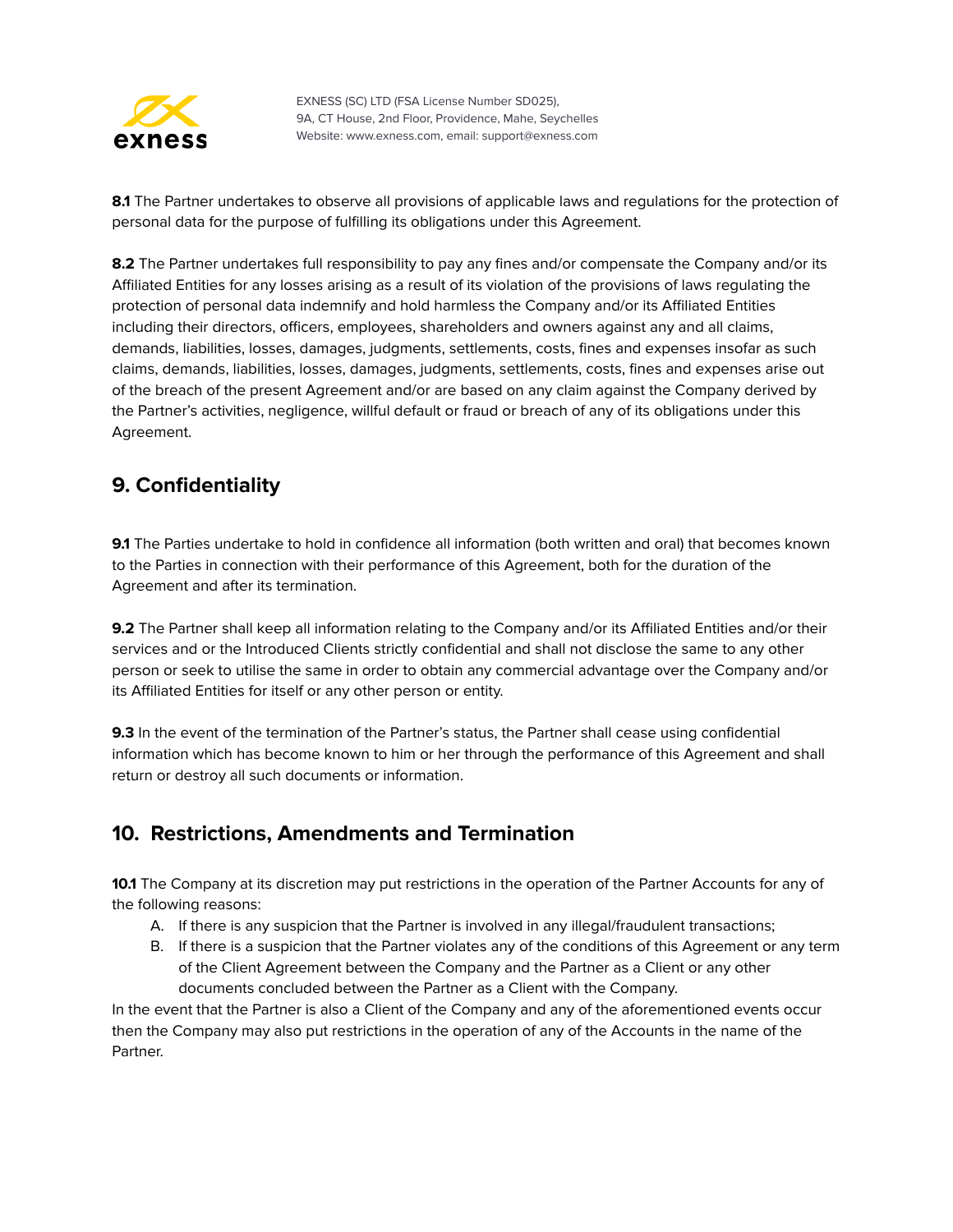

**10.2** The Company has the right to amend the terms of this Agreement at any time with immediate effect without giving any prior notice to the Partners.

**10.3** The Company may terminate the Agreement and the Partner's status with immediate effect for any of the following reasons:

- A. If the Partner violates the conditions of the Agreement;
- B. In the event that the Partner is also a Client of the Company and the Partner violates any term of the Client Agreement between the Company and the Partner as a Client or any other documents concluded between the Partner as a Client of the Company;
- C. If the Company has cause to believe that the Partner is not putting enough effort into promoting the Company's services.

In the event that the Partner is also a Client of the Company and any of the aforementioned events occur then the Company may also terminate with immediate effect the Client Agreement between the Company and the Partner as a Client.

**10.4** The Company may terminate the Agreement without cause by giving five (5) days written notice to the Partner.

**10.5** Where termination of the Agreement and the Partner's status takes place, the Company shall pay commission for all Introduced Clients actually introduced before termination, excluding the instances directly provided for by this Agreement, until the effective termination date. The Partner shall not be entitled to receive any Commission from any Introduced Clients generated after the effective termination date.

**10.6** Termination of the Partner's status shall not preclude the Company from subsequently entering into contractual relationships with Introduced Clients introduced by the Partner.

**10.7** The Partner shall no longer be allowed to use the Company's name and trademark following the termination of the Partner's status and the Partner is obliged to return to the Company any Promotional Material.

#### <span id="page-12-0"></span>**11. Indemnity**

**11.1** The Partner agrees to indemnify the Company and/or its Affiliated Entities and hold the Company and/or its Affiliated Entities, directors, officers, employees and affiliates, harmless from and against any liability, claims, demands, proceedings, costs, damages, expenses (including legal fees) and penalties/fines whatsoever directly or indirectly suffered by them or incurred by them arising out of the Partner's activities, negligence, willful default or fraud or breach of its obligations under this Agreement and the Company may deduct any amount to indemnify the Company and/or its Affiliated Entities from any outstanding Partner Commission.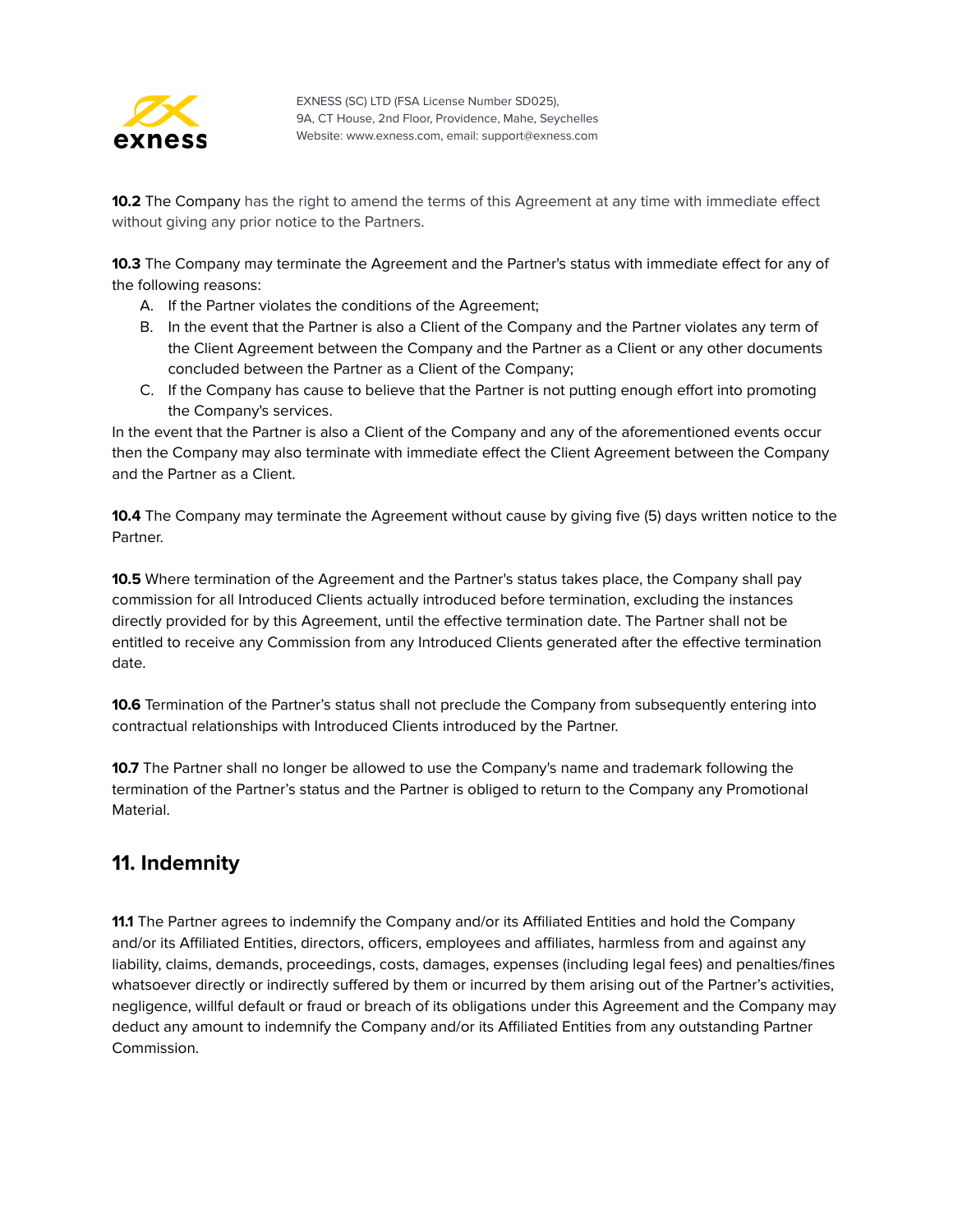

## <span id="page-13-0"></span>**12. Client Complaints**

**12.1** The Partner will promptly inform the Company by telephone and in writing, of any complaint against the Company and/or any of its Affiliated Entities Upon Company's request the Partner shall submit a full and detailed report with any supporting documents relating to the complaint within five (5) days of receiving the complaint.

**12.2** The Partner agrees to notify the Company of any written complaint received from any Introduced Client which relates to any function that the Partner has undertaken and, in the event, the Partner agrees action is necessary, it undertakes to take reasonable steps to amend its procedures to avoid the occurrence of similar complaints in the future.

#### <span id="page-13-1"></span>**13. Notices**

**13.1** For the purposes of this Agreement, "writing" or "written notice" is defined as handwritten or typed text that is sent or received by email.

**13.2** Any notice hereunder shall be in writing and deemed to have been duly given from the moment the email is sent to the below email addresses for the Company or to the last email address provided by the Partner to the Company.

<span id="page-13-2"></span>Company: [partnership@exness.com](mailto:partnership@exness.com)

#### **14. Entire Agreement**

**14.1** This Agreement, together with any documents referred to in it, constitutes the whole agreement between the Parties relating to its subject matter and supersedes any prior drafts, agreements, undertakings, representations, warranties and arrangements of any nature, whether in writing or oral, relating to such subject matter.

# <span id="page-13-3"></span>**15. Partner's Representations and Warranties**

**15.1** The Partner represents that he/she has the full right, power, and authority to enter into and be bound by the terms and conditions of this Agreement and to perform his/her obligations under this Agreement, without the approval or consent of any other party.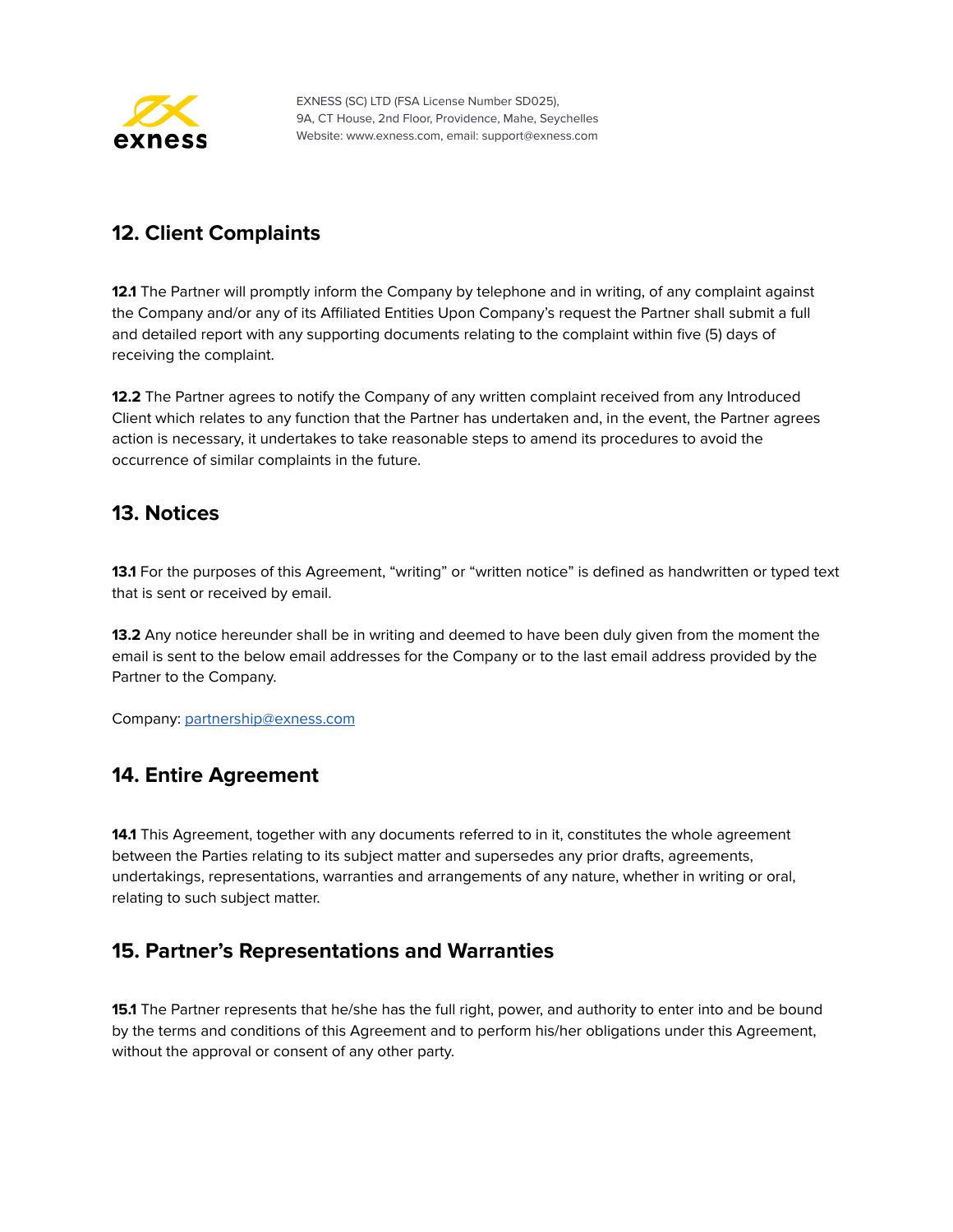

**15.2** The Partner confirms that he/she has obtained all necessary authorisations (including, without limitation, any regulatory or governmental consents, approvals or licenses), if applicable, to enable him/her to enter into and perform his/her obligations under this Agreement and he/she undertakes to maintain such authorisations, and consents during the term of this Agreement. The Partner undertakes to submit to the Company, prior to commencing operations under the present Agreement, evidence of all the relevant authorisations, licenses and consents that he/she possesses.

**15.3** The Partner confirms that he/she has, prior to execution of this Agreement, fairly disclosed to the Company all information (including, without limitation, geography of leads, channels, any material information relating to its regulatory standing and details of any material difficulties previously encountered by him/her in the provision to Introduced Clients of such or similar services as those contemplated in this Agreement) which may reasonably be considered material to the Company in deciding whether to deal with the Partner and/or any Prospective Client or in determining the basis on which Company services should be provided.

**15.4** The Partner confirms that all information and/or documentation supplied by him/her to the Company (including, without limitation, information relating to any Prospective Client or Client, geography of leads, channels) is true, complete and accurate in all material respects and the Partner will advise the Company forthwith of any material change to the information previously provided. In addition, the Partner undertakes to provide any further information and/or documentation as required by the Company from time to time.

#### <span id="page-14-0"></span>**16. Severability**

**16.1** Should any part of this Agreement be held by any Court of competent jurisdiction to be unenforceable or illegal or contravene any rule, regulation or by law of any Market or regulator, that part shall be deemed to have been excluded from this Agreement from the beginning, and this Agreement shall be interpreted and enforced as though the provision had never been included and the legality or enforceability of the remaining provisions of the Agreement or the legality, validity or enforceability of this provision in accordance with the law and/or regulation of any other jurisdiction, shall not be affected.

# <span id="page-14-1"></span>**17. Assignment**

**17.1** The Company may at any time assign to a third party any or all of its rights, benefits or obligations under this Agreement or the performance of the entire Agreement subject to providing at least five (5) Business Days prior written notice to the Partner. This may be done, without limitation, in the event of merger or acquisition of the Company with a third party, reorganisation of the Company, upcoming winding up of the Company, or sale or transfer of all or part of the business or the assets of the Company to a third party. It is agreed and understood that in the event of transfer, assignment or novation as described in the present paragraph, the Company shall have the right to disclose and/or transfer all Partner related information (including without limitation personal data, recording, correspondence, due diligence and identification documents, files and records etc) transfer the Partner Account and any money maintained in